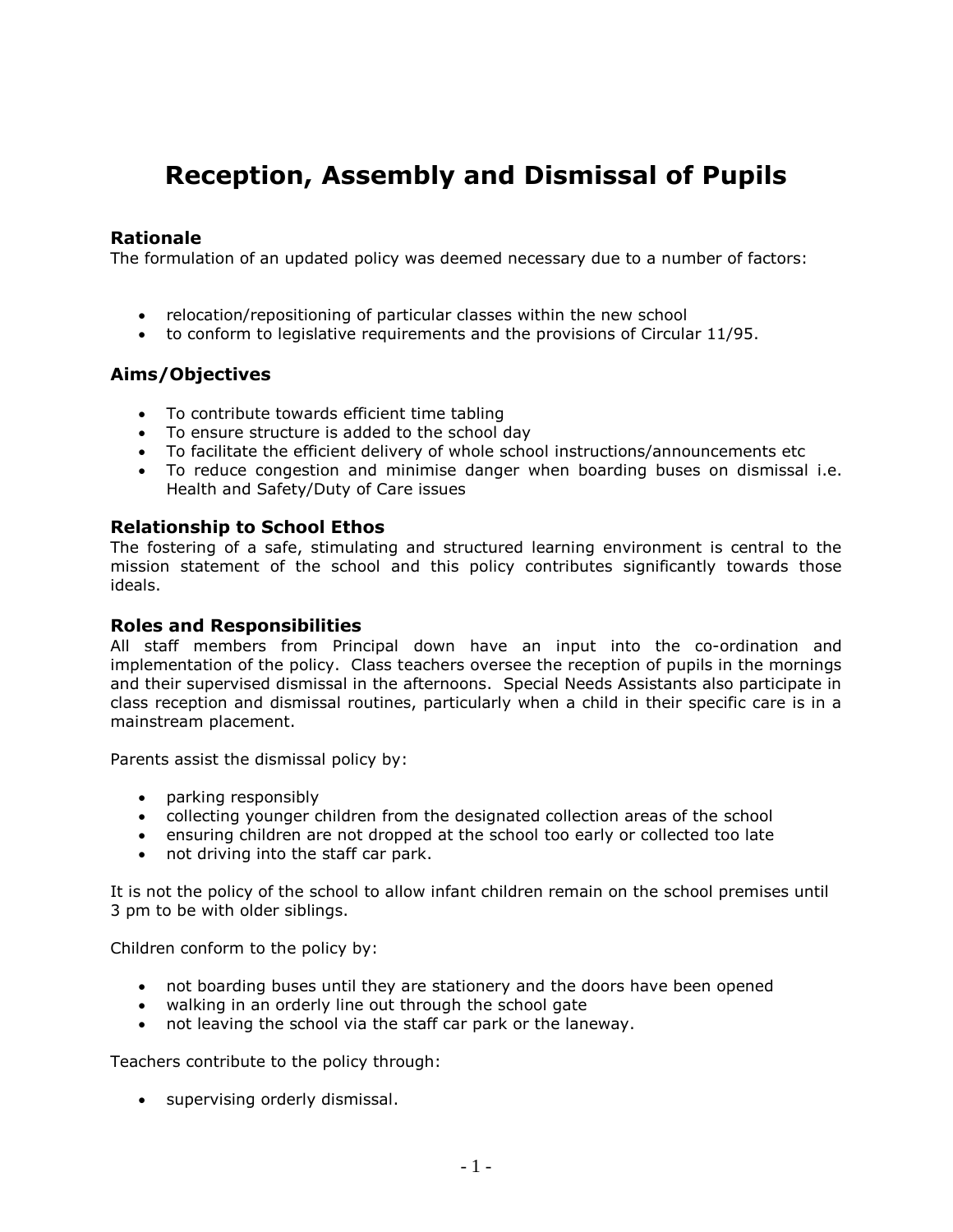- ensuring safety procedures are implemented
- informing parents of school opening and closing times and collection times after tours/shows etc.

Bus Drivers contribute to the policy by:

- parking in their allotted area close to the kerb
- not reversing under any circumstances
- ensuring the children wear seat belts
- arriving on time.

# **The School Day**

| 9.00 a.m.                 |                          | Reception.                   |
|---------------------------|--------------------------|------------------------------|
| 9.20 a.m.                 | $\overline{\phantom{a}}$ | Formal Instruction Commences |
| 10.50 a.m. - 11.00 a.m.   |                          | Break                        |
| $12.30$ a.m. $-1.00$ p.m. |                          | Lunch Time                   |
| 2.00 p.m.                 |                          | Infant Classes dismissal     |
| 3.00 p.m.                 |                          | Dismissal of Classes 1/6     |

#### **Roll is called by 10.00 a.m.**

## **Arrival and assembly**

The school opens to receive pupils at 9am. No responsibility is accepted for pupils arriving before that time. Any playground supervision provided before school is provided without prejudice or acceptance of liability in the event of an accident.

When the bell rings, each class lines up in a designated area of the yard and waits for their teacher to come and collect them. The same system prevails after morning and lunch break.

In the case of children travelling by school bus, the school does not accept responsibility for escorting them between the school and the bus. Parents who feel that their children need to be escorted should make suitable arrangements.

*The playground is normally supervised by the Principal and one other staff member for the twenty minutes before school begins in the morning.*

On wet mornings the school is opened at 9am and children are allowed into the classrooms as they arrive. They are supervised from 9am by the Principal and one other staff member.

## **Dismissal**

Dismissal at 2pm; Teacher brings her class out to a designated area for collection. This is the top lane gate for Junior Infant class and the school shelter for the Senior Infants.

Dismissal at 3pm: Each teacher is responsible for ensuring that his/her class leaves the classroom in an orderly fashion and the teacher escorts the class to a point within sight of the Principal at the main gate.